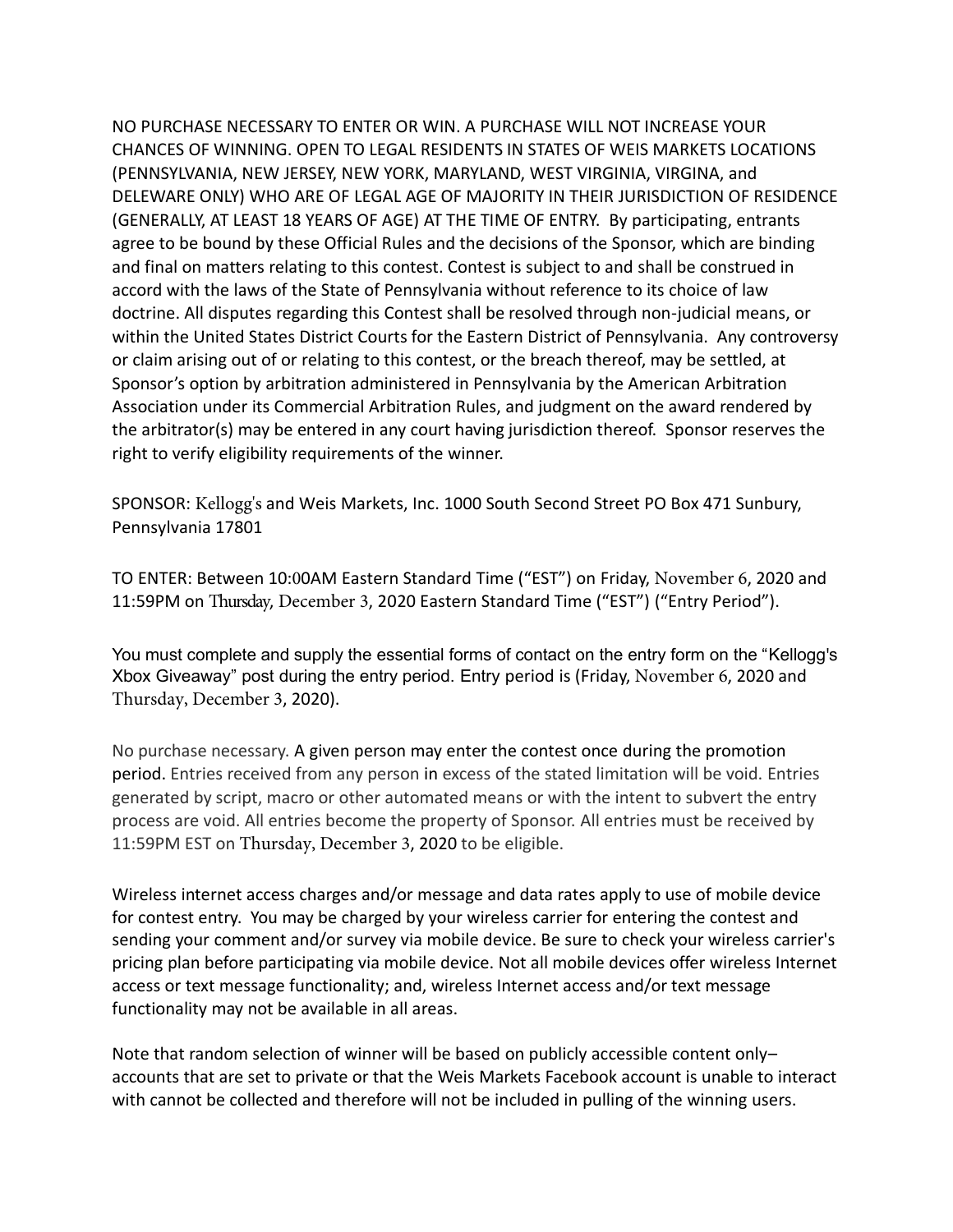This contest is in no way sponsored, endorsed or administered by, or associated with Facebook.

A given email account can only be used by one (1) person to participate in the contest.

## COMMENTS MAY NOT CONTAIN:

(a) Profanity or derogatory language. Obscenity, explicit materials, nudity, profanity, violence, call or incitement to violence, content or images that could be considered abusive, inflammatory, denigrating, or disrespectful to groups, individuals, or institutions.

(b) Any image that violates the rights of a third party, including infringement of trademark or copyright.

(c) Any languages that disparages Sponsor, partners/employees/associates/customers, any products sold by Sponsor, or in any way adversely affects the business reputation or goodwill of Sponsor.

(d) Any wording that advocates alcohol or drug use or any illegal act.

Comments/entries containing any of the aforementioned content will be disqualified.

Contest requires a valid email in order to participate.

 Entrant grants to Sponsor the non-exclusive, irrevocable, perpetual, worldwide, royalty-free, transferable, sublicense able right and license to use, perform, exhibit, reproduce and/or otherwise exploit his/her comment in any manner and in any and all distribution channels, venues or media now known or hereafter devised, without further notice or any compensation to entrant. (The preceding grant of rights is subject to any rights retained by the social media channel used by entrant to participate in the Contest.) Entrant further agrees, upon Sponsor's request and without compensation, to sign any and all necessary and appropriate documents so as to effect, perfect or record such license rights. Entrant further expressly acknowledges that Sponsor does not owe him/her a duty of confidence (or fiduciary duty or the like) with regard to his/her comment and that Sponsor has wide access to ideas, stories, designs and other literary/artistic materials submitted to it from outside sources or being developed by its own employees and that such ideas/stories/designs/literary/artistic materials may be competitive with, similar to (or even identical to) a person's comments and that Sponsor shall have no liability to entrant or any third party in conjunction therewith.

UPLOADED COMMENTS REPRESENT SOLELY THE VIEWS/OPINIONS OF THE APPLICABLE ENTRANT AND DO NOT REFLECT THE VIEWS/OPINIONS OF SPONSOR IN ANY MANNER. SPONSOR IS MERELY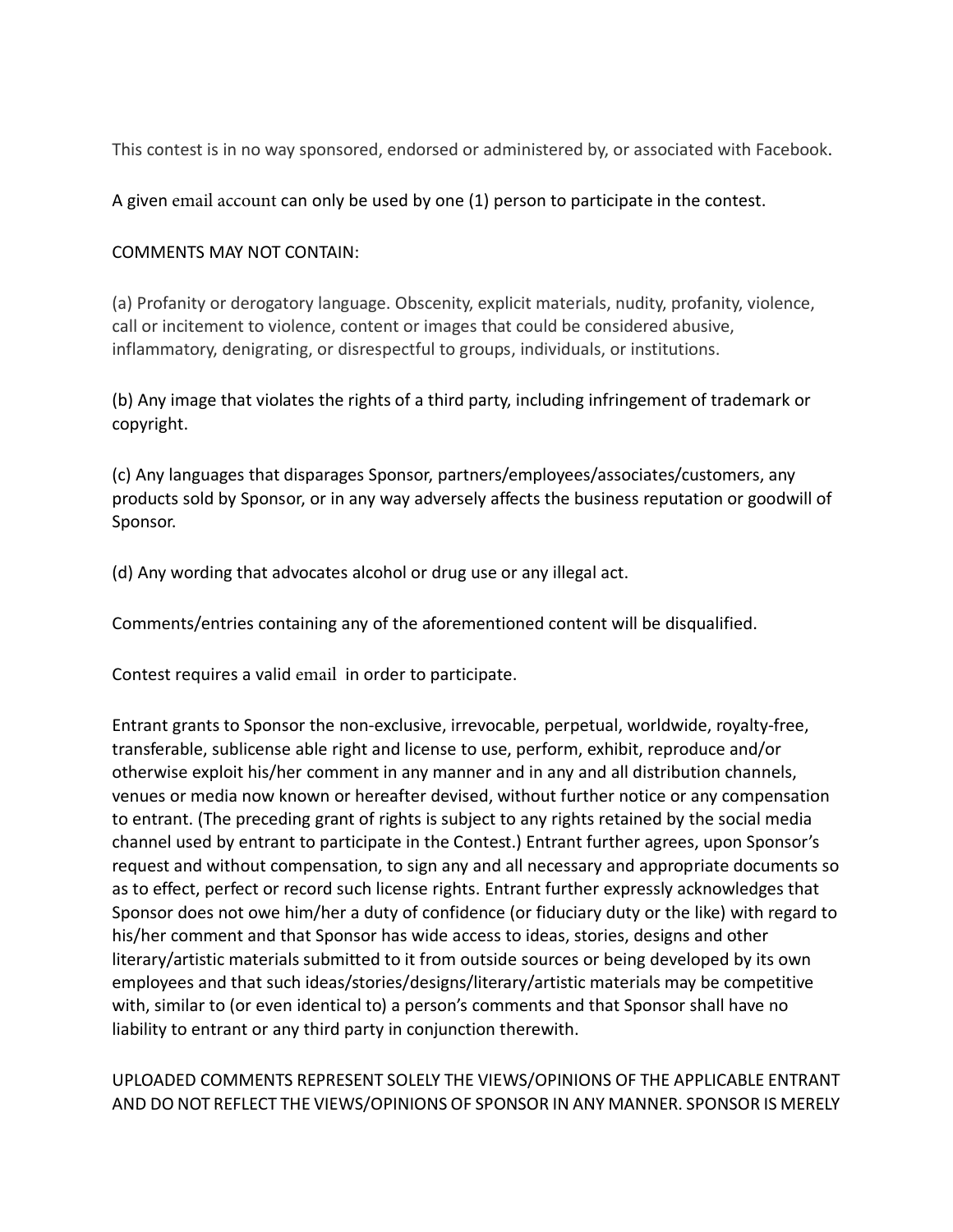REQUESTING PERSONS TO POST/PUBLISH FEEDBACK AND DISCLAIMS ANY RESPONSIBILITY IN CONJUNCTION WITH SAME.

By entering, you are giving Weis Markets permission to interact & contact you via email. You may opt-out of such promotional communications at any time without affecting your ability to enter the Contest or win the prize.

conducted by Sponsor on or about Friday, December 4, 2020. Winners will be notified via email within ten (10) days of the contest closing. DRAWING: Fifteen (q5) winners total will be randomly selected from eligible entries, which will be

 Prizes may NOT be redeemed for cash or substituted for other items except in Sponsor's sole discretion in the event the prize (or any element of it) becomes unavailable for any reason. Prizes may not be transferred. Any costs or expenses related to the acceptance or use of any prize which are not specified in the above prize descriptions, as well as any applicable taxes and tips, are the sole responsibility of the winner.

PRIZE. Fifteen (15) WINNERS will be randomly selected upon end of the promotion period on or about Friday, December 4, 2020. 5 randomly selected winners will receive an Xbox Series X console valued at \$499. Ten (10) winners will receive a \$50 Weis Markets Gift Card. Total amount of prizes awarded/ winners: Seventy Five (75). Total APV: \$2,995.

ODDS OF WINNING: Odds of winning depend on the total number of eligible entries received. Winners will be selected at random.

GENERAL CONDITIONS: Released Parties (as defined below) are not responsible for lost, late, incomplete, inaccurate, stolen, misdirected, undelivered, illegible or garbled entries all of which are void; or for lost, interrupted or unavailable network, server, Internet Service Provider (ISP), computer, satellite, telephone or cable transmissions, lines, or technical failure or jumbled, scrambled, delayed, or misdirected transmissions or computer hardware or software malfunctions, failures or difficulties, or other errors or difficulties of any kind whether human, mechanical, electronic, computer, network, typographical, printing or otherwise relating to or in connection with the contest, including, without limitation, errors or difficulties which may occur in connection with the administration of the contest, the processing of entries the announcement of the prize, or in any contest-related materials. Released Parties are also not responsible for any incorrect or inaccurate information, whether caused by site users, tampering, hacking, or by any equipment or programming associated with or utilized in the contest. (The preceding includes any filtering or other operation of the functionality of any social media network.) CAUTION: ANY ATTEMPT BY AN INDIVIDUAL TO DELIBERATELY DAMAGE ANY WEBSITE OR UNDERMINE THE LEGITIMATE OPERATION OF THIS CONTEST MAY BE A VIOLATION OF CRIMINAL AND CIVIL LAWS, AND SHOULD SUCH AN ATTEMPT BE MADE, SPONSOR RESERVES THE RIGHT TO DISQUALIFY AND website, or other connections, availability or accessibility or miscommunications or failed SEEK DAMAGES AND OTHER REMEDIES (INCLUDING ATTORNEYS' FEES) FROM ANY SUCH INDIVIDUAL TO THE FULLEST EXTENT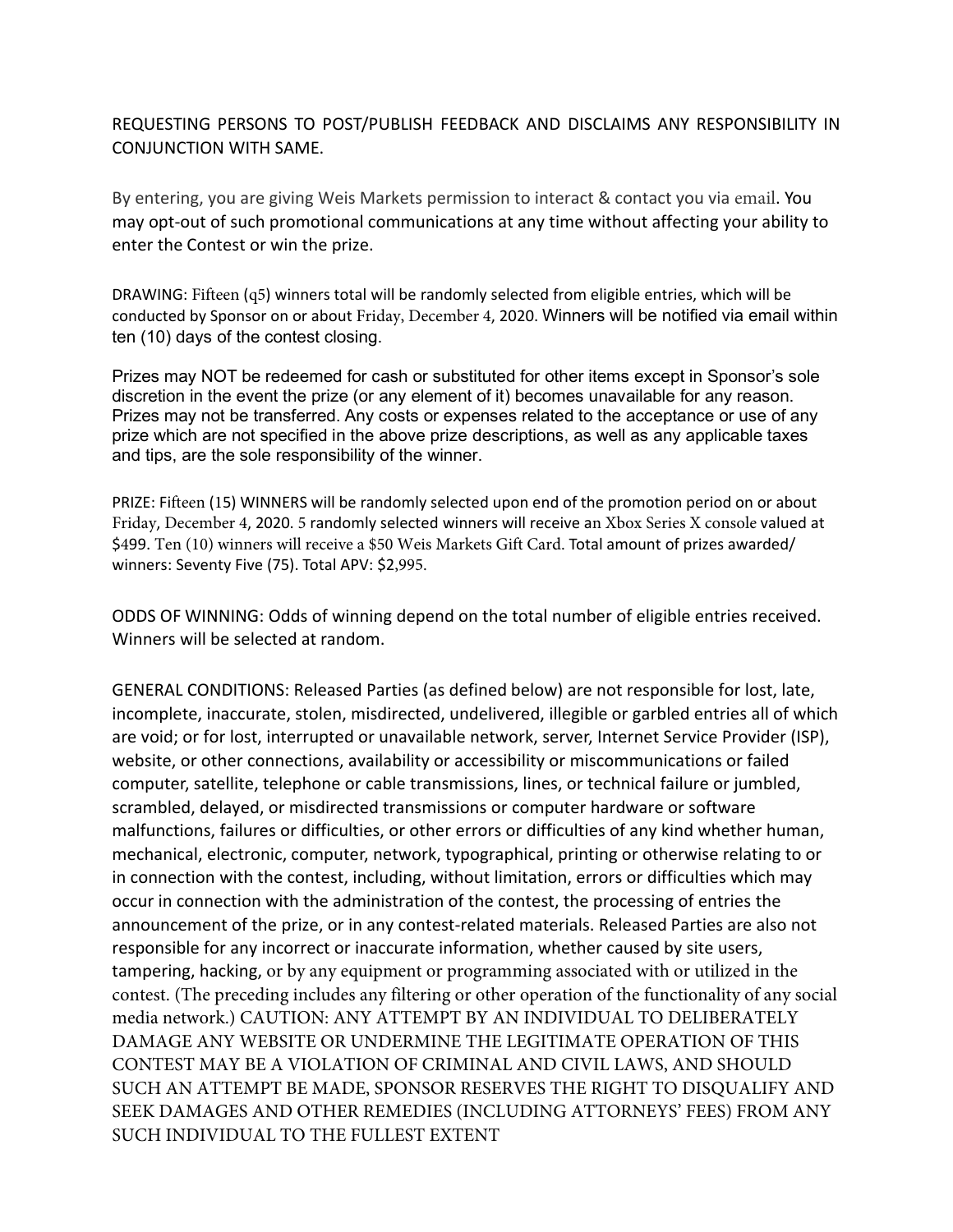PERMITTED BY LAW. Released Parties are not responsible for injury or damage to participants' or to any other person's computer or mobile device related to or resulting from participating in this contest or downloading materials from or use of the website (as applicable). Persons who tamper with or abuse any aspect of the contest or website or who are in violation of these Official Rules, as solely determined by Sponsor, will be disqualified and all associated entries will be void. Should any portion of the contest be, in Sponsor's sole opinion, compromised by virus, worms, bugs, non-authorized human intervention or other causes which, in the sole opinion of the Sponsor, corrupt or impair the administration, security, fairness or proper play, or submission of entries Sponsor reserves the right at its sole discretion to suspend, modify or eligible, non-suspect entries received prior to action taken or as otherwise deemed fair and appropriate by Sponsor. Notice of such action will be posted on the Weis Markets Facebook page. Entrants, by participating, agree that Sponsor and each of their respective parents, affiliates, subsidiaries and advertising and promotion agencies and all of their respective officers, directors, employees, representatives and agents, as well as Facebook, Instagram and Twitter (collectively, "Released Parties") will have no liability whatsoever for, and shall be held harmless by entrants against, any liability, for any injuries, losses or damages of any kind, including death, to persons, or property resulting in whole or in part, directly or indirectly, from acceptance, possession, misuse or use of a prize or participation in this contest. Winner, by acceptance of prize, except where legally prohibited, grants permission for Sponsor and its designees to use his/her name, address (city and state), tweet, voice and/or other likeness and prize information for advertising, trade and promotional purposes without further compensation, in all media now known or hereafter discovered, worldwide in perpetuity, without notice or review or approval. In the event of a dispute regarding ownership of entry, entry will be deemed made by the authorized subscriber of the e-mail account or social media account or wireless phone number (as applicable) used to enter the contest, as determined by Sponsor in its sole discretion. terminate the contest and, if terminated, at its discretion, select the potential winner from all

USE OF INFORMATION: Information submitted by entrants will be used for general marketing purposes in accordance with Sponsor's privacy policy, available at This information may be used to share marketing materials with entrants via direct mail or https://www.weismarkets.com/customer-service/consumer-policies/website-privacy-statement. digital means.

MODIFICATION: Sponsor reserves the right, at its sole discretion, to modify, cancel, postpone, delay, suspend and/or terminate this Promotion in whole or in part in the event that the Promotion is not capable of running as planned or as intended by these Official Rules by reason of any of the technical or other disabling causes as described above or other causes that, in the sole discretion of the Sponsor, impair, corrupt or interrupt the administration, fairness, security or integrity or proper play of the Promotion, including without limitation, hurricane, fire, flood, epidemic, earthquake, explosion, labor dispute or strike, act of God or public enemy, war, terrorist threat or activity or insurrection. In the event of cancellation, Sponsor shall award the